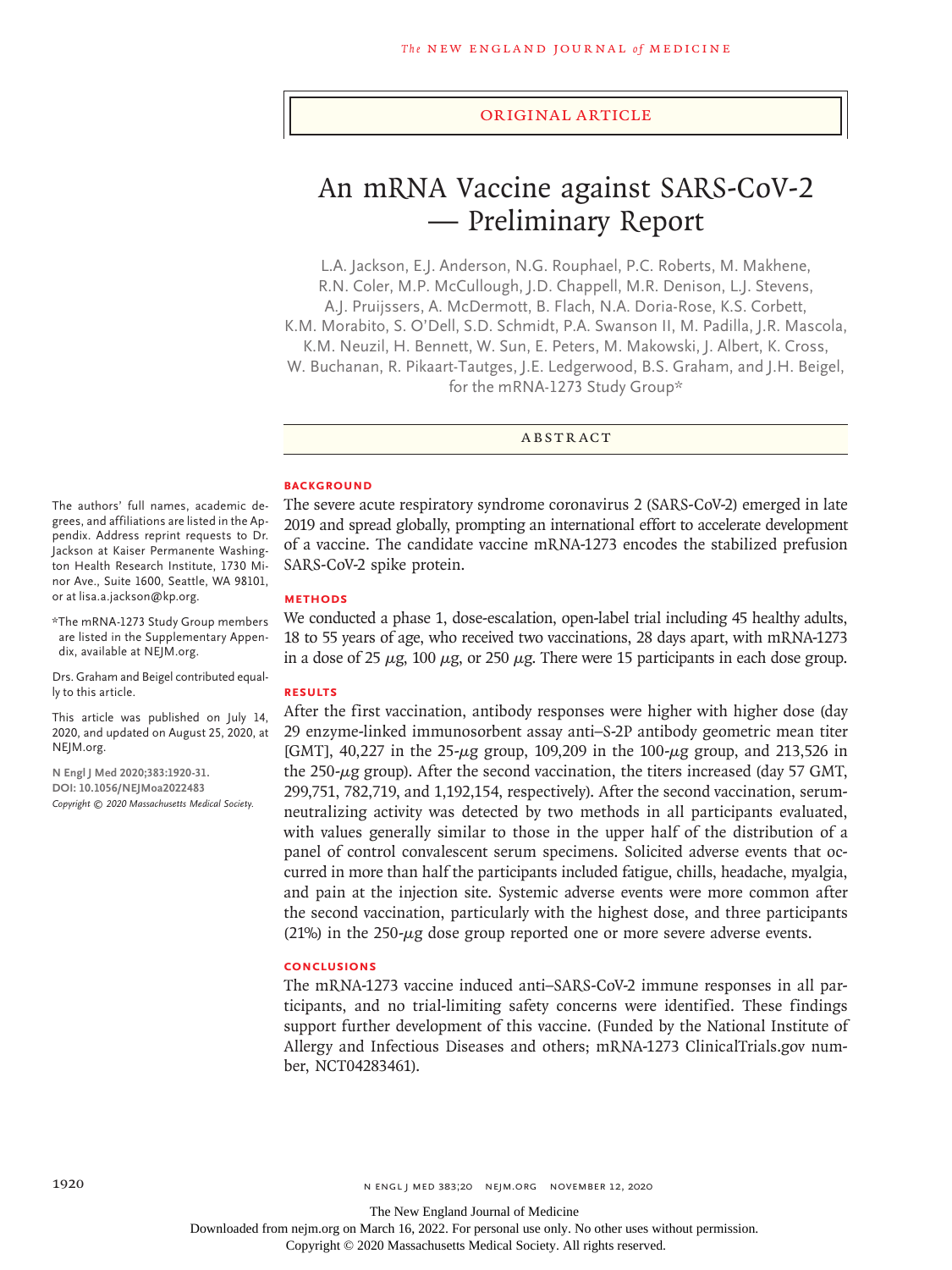HE SEVERE ACUTE RESPIRATORY SYN-<br>drome coronavirus 2 (SARS-CoV-2) emerged<br>in December 2019 and spread globally,<br>causing a pandemic of respiratory illness desigdrome coronavirus 2 (SARS-CoV-2) emerged in December 2019 and spread globally, causing a pandemic of respiratory illness designated coronavirus disease 2019 (Covid-19).<sup>1</sup> The urgent need for vaccines prompted an international response, with more than 120 candidate SARS-CoV-2 vaccines in development within the first 5 months of  $2020$ .<sup>2</sup> The candidate vaccine mRNA-1273 is a lipid nanoparticle–encapsulated, nucleoside-modified messenger RNA (mRNA)– based vaccine that encodes the SARS-CoV-2 spike (S) glycoprotein stabilized in its prefusion conformation. The S glycoprotein mediates host cell attachment and is required for viral entry<sup>3</sup>; it is the primary vaccine target for many candidate SARS-CoV-2 vaccines.<sup>4-7</sup>

We conducted a first-in-human phase 1 clinical trial in healthy adults to evaluate the safety and immunogenicity of mRNA-1273. Here we report interim results of the trial.

# **METHODS**

# **Trial Design and Participants**

We conducted a phase 1, dose-escalation, openlabel clinical trial designed to determine the safety, reactogenicity, and immunogenicity of mRNA-1273. Eligible participants were healthy adults 18 to 55 years of age who received two injections of trial vaccine 28 days apart at a dose of 25  $\mu$ g, 100  $\mu$ g, or 250  $\mu$ g. On the basis of the results obtained in patients at these dose levels, additional groups were added to the protocol; those results will be reported in a subsequent publication. Participants were not screened for SARS-CoV-2 infection by serology or polymerase chain reaction before enrollment. The trial was conducted at the Kaiser Permanente Washington Health Research Institute in Seattle and at the Emory University School of Medicine in Atlanta. The protocol, available with the full text of this article at NEJM.org, permitted interim analyses to inform decisions regarding vaccine strategy and public health; this interim analysis reports findings through day 57. Full details of the trial design, conduct, oversight, and analyses can be found in the protocol and statistical analysis plan (available at NEJM.org).

The trial was reviewed and approved by the Advarra institutional review board, which functioned as a single board and was overseen by an independent safety monitoring committee. All participants provided written informed consent before enrollment. The trial was conducted under an Investigational New Drug application submitted to the Food and Drug Administration. The vaccine was codeveloped by researchers at the National Institute of Allergy and Infectious Diseases (NIAID, the trial sponsor) and at Moderna (Cambridge, MA). Moderna was involved in discussions of the trial design, provided the vaccine candidate, and, as part of the writing group, contributed to drafting the manuscript. The Emmes Company, as a subcontractor to the NIAID, served as the statistical and data coordinating center, developed the statistical analysis plan, and performed the analyses. The manuscript was written entirely by the authors, with the first author as the overall lead author, the fourth author as the lead NIAID author, and the last two authors as senior authors (details are provided in the Supplementary Appendix, available at NEJM.org). The authors had full access to the data reports, which were prepared from the raw data by the statistical and data coordinating center, and vouch for the completeness and accuracy of the data and for the fidelity of the trial to the protocol.

# **Vaccine**

The mRNA-1273 vaccine candidate, manufactured by Moderna, encodes the S-2P antigen, consisting of the SARS-CoV-2 glycoprotein with a transmembrane anchor and an intact S1–S2 cleavage site. S-2P is stabilized in its prefusion conformation by two consecutive proline substitutions at amino acid positions 986 and 987, at the top of the central helix in the S2 subunit.<sup>8</sup> The lipid nanoparticle capsule composed of four lipids was formulated in a fixed ratio of mRNA and lipid. The mRNA-1273 vaccine was provided as a sterile liquid for injection at a concentration of 0.5 mg per milliliter. Normal saline was used as a diluent to prepare the doses administered.

# **Trial Procedures**

The vaccine was administered as a 0.5-ml injection in the deltoid muscle on days 1 and 29; follow-up visits were scheduled for 7 and 14 days after each vaccination and on days 57, 119, 209, and 394. The dose-escalation plan specified enrollment of four sentinel participants in the  $25-\mu g$ group, followed by four sentinel participants in the 100-μg group, followed by full enrollment of

The New England Journal of Medicine

Downloaded from nejm.org on March 16, 2022. For personal use only. No other uses without permission.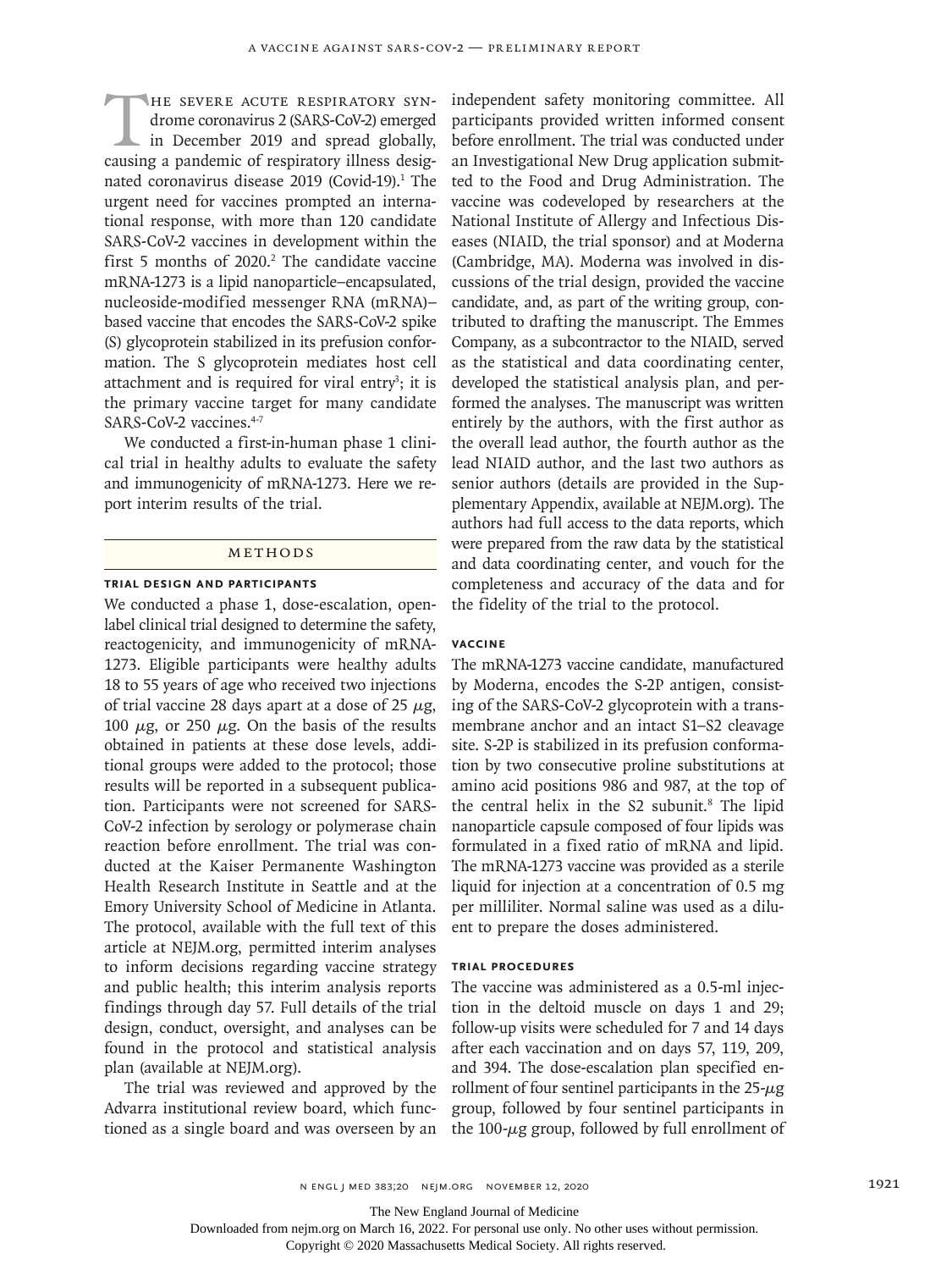those two dose groups. If no halting rules were met after all participants in those two dose groups completed day 8, four sentinel participants in the  $250-\mu$ g group were enrolled, followed by the remainder of that dose group.

Participants recorded local and systemic reactions, using a memory aid, for 7 days after each vaccination. Participants were not instructed to routinely use acetaminophen or other analgesics or antipyretics before or after the vaccinations but were asked to record any new medications taken. Adverse events were graded according to a standard toxicity grading scale (Table S1 in the Supplementary Appendix).9

# **Assessment of SARS-CoV-2 Binding Antibody and Neutralizing Responses**

Binding antibody responses against S-2P and the isolated receptor-binding domain, located in the S1 subunit, were assessed by enzyme-linked immunosorbent assay (ELISA). Vaccine-induced neutralizing activity was assessed by a pseudotyped lentivirus reporter single-round-of-infection neutralization assay (PsVNA) and by live wild-type SARS-CoV-2 plaque-reduction neutralization testing (PRNT) assay. ELISA and PsVNA were performed on specimens collected from all participants on days 1, 15, 29, 36, 43, and 57. Because of the time-intensive nature of the PRNT assay, for this report of the interim analysis, results were available only for the day 1 and day 43 time points in the  $25-\mu g$  and  $100-\mu g$  dose groups.

For comparison of the participants' immune responses with those induced by SARS-CoV-2 infection, 41 convalescent serum specimens were also tested. The assays were performed at the NIAID Vaccine Research Center (ELISA and PsVNA) and the Vanderbilt University Medical Center (PRNT).

# **Assessment of SARS-CoV-2 T-Cell Responses**

T-cell responses against the spike protein were assessed by an intracellular cytokine–staining assay, performed on specimens collected at days 1, 29, and 43. For this report of the interim analysis, results were available only for the  $25-\mu g$ and  $100$ - $\mu$ g dose groups. These assays were performed at the NIAID Vaccine Research Center. (See the Supplementary Appendix for details of all assay methods and for characteristics of the convalescent serum specimens.)

# **Statistical Analysis**

Results of immunogenicity testing of the 45 enrolled participants excluded findings for day 36, day 43, and day 57 for 3 participants who did not receive the second vaccination and for time points at which specimens were not collected (in the  $100$ - $\mu$ g group: 1 participant at day 43 and day 57; in the  $250 - \mu$ g group: 1 participant at day 29 and 1 at day 57). Confidence intervals of the geometric means were calculated with the Student's t distribution on log-transformed data. Seroconversion as measured by ELISA was defined as an increase by a factor of 4 or more in antibody titer over baseline.

#### **RESULTS**

# **Trial Population**

The 45 enrolled participants received their first vaccination between March 16 and April 14, 2020 (Fig. S1). Three participants did not receive the second vaccination, including one in the  $25-\mu g$ group who had urticaria on both legs, with onset 5 days after the first vaccination, and two (one in the  $25-\mu g$  group and one in the  $250-\mu g$  group) who missed the second vaccination window owing to isolation for suspected Covid-19 while the test results, ultimately negative, were pending. All continued to attend scheduled trial visits. The demographic characteristics of participants at enrollment are provided in Table 1.

### **Vaccine Safety**

No serious adverse events were noted, and no prespecified trial halting rules were met. As noted above, one participant in the  $25-\mu$ g group was withdrawn because of an unsolicited adverse event, transient urticaria, judged to be related to the first vaccination.

After the first vaccination, solicited systemic adverse events were reported by 5 participants (33%) in the 25- $\mu$ g group, 10 (67%) in the 100- $\mu$ g group, and 8 (53%) in the  $250 - \mu$ g group; all were mild or moderate in severity (Fig. 1 and Table S2). Solicited systemic adverse events were more common after the second vaccination and occurred in 7 of 13 participants (54%) in the  $25-\mu$ g group, all 15 in the 100- $\mu$ g group, and all 14 in the 250- $\mu$ g group, with 3 of those participants (21%) reporting one or more severe events.

None of the participants had fever after the

Downloaded from nejm.org on March 16, 2022. For personal use only. No other uses without permission.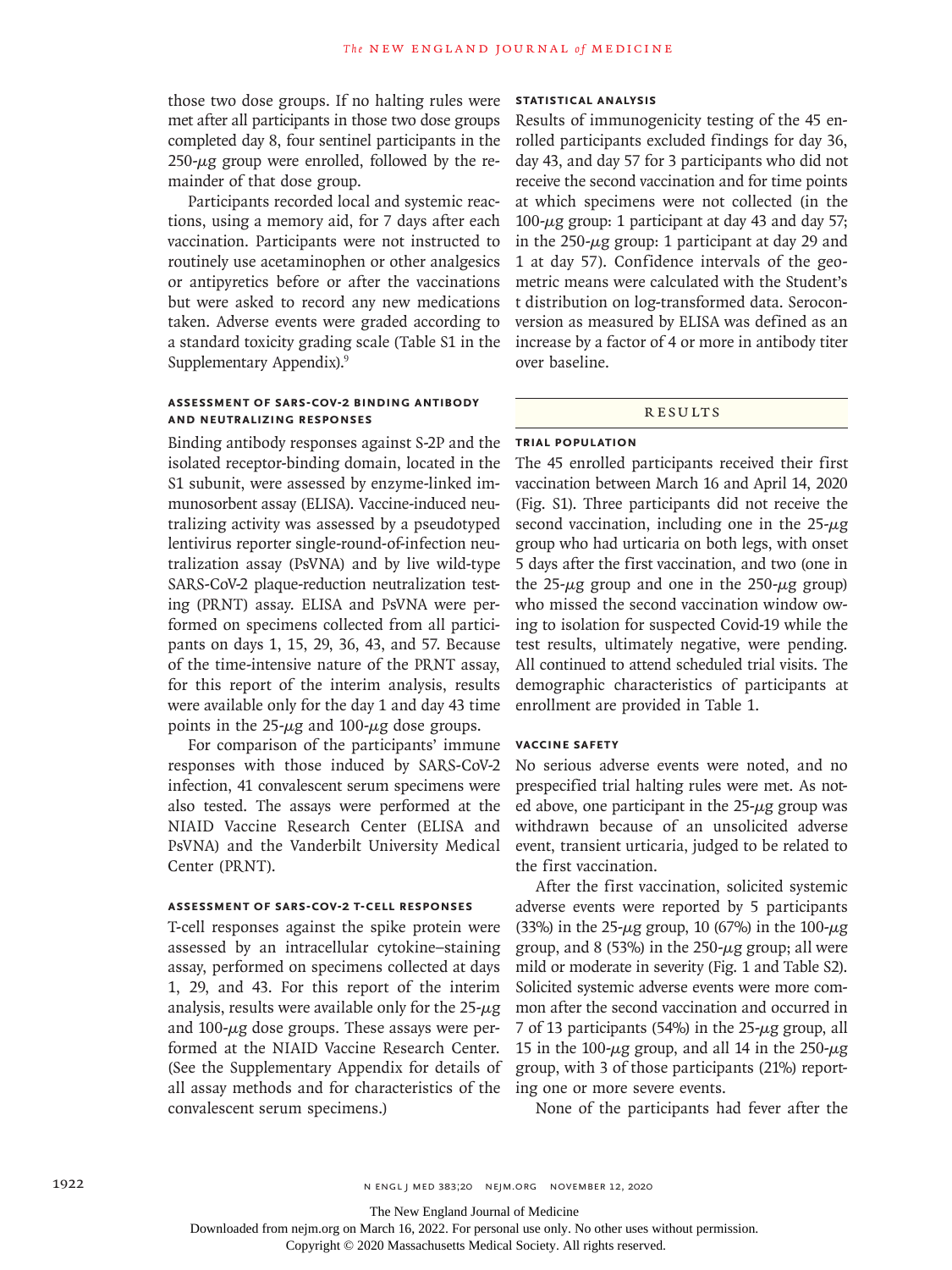| Table 1. Characteristics of the Participants in the mRNA-1273 Trial at Enrollment.* |                                |                                 |                                 |                     |  |  |  |  |  |  |
|-------------------------------------------------------------------------------------|--------------------------------|---------------------------------|---------------------------------|---------------------|--|--|--|--|--|--|
| Characteristic                                                                      | $25 - \mu g$ Group<br>$(N=15)$ | $100 - \mu g$ Group<br>$(N=15)$ | $250 - \mu g$ Group<br>$(N=15)$ | Overall<br>$(N=45)$ |  |  |  |  |  |  |
| $Sex - no. (%)$                                                                     |                                |                                 |                                 |                     |  |  |  |  |  |  |
| Male                                                                                | 9(60)                          | 7(47)                           | 6(40)                           | 22 (49)             |  |  |  |  |  |  |
| Female                                                                              | 6(40)                          | 8(53)                           | 9(60)                           | 23(51)              |  |  |  |  |  |  |
| $Age - yr$                                                                          | $36.7 + 7.9$                   | $31.3 + 8.7$                    | $31.0 + 8.0$                    | $33.0 + 8.5$        |  |  |  |  |  |  |
| Race or ethnic group – no. $(\%)\uparrow$                                           |                                |                                 |                                 |                     |  |  |  |  |  |  |
| American Indian or Alaska Native                                                    | $\mathbf{0}$                   | 1(7)                            | $\Omega$                        | 1(2)                |  |  |  |  |  |  |
| Asian                                                                               | $\Omega$                       | $\Omega$                        | 1(7)                            | 1(2)                |  |  |  |  |  |  |
| <b>Black</b>                                                                        | $\mathbf{0}$                   | 2(13)                           | $\Omega$                        | 2(4)                |  |  |  |  |  |  |
| White                                                                               | 15 (100)                       | 11(73)                          | 14(93)                          | 40 (89)             |  |  |  |  |  |  |
| Unknown                                                                             | 0                              | 1(7)                            | $\Omega$                        | 1(2)                |  |  |  |  |  |  |
| Hispanic or Latino — no. (%)                                                        | 1(7)                           | 3(20)                           | $2(13)$ $\ddot{x}$              | 6(13)               |  |  |  |  |  |  |
| Body-mass index                                                                     | $24.6 \pm 3.4$                 | $26.7 \pm 2.6$                  | $24.7 \pm 3.1$                  | $25.3 \pm 3.2$      |  |  |  |  |  |  |

\* Plus–minus values are means ±SD.

† Race or ethnic group was reported by the participants.

One participant did not report ethnic group.

The body-mass index is the weight in kilograms divided by the square of the height in meters. This calculation was based on the weight and height measured at the time of screening.

first vaccination. After the second vaccination, no participants in the  $25$ - $\mu$ g group, 6 (40%) in the 100-μg group, and 8 (57%) in the 250-μg group reported fever; one of the events (maximum temperature, 39.6°C) in the 250-μg group was graded severe. (Additional details regarding adverse events for that participant are provided in the Supplementary Appendix.)

Local adverse events, when present, were nearly all mild or moderate, and pain at the injection site was common. Across both vaccinations, solicited systemic and local adverse events that occurred in more than half the participants included fatigue, chills, headache, myalgia, and pain at the injection site. Evaluation of safety clinical laboratory values of grade 2 or higher and unsolicited adverse events revealed no patterns of concern (Supplementary Appendix and Table S3).

# **SARS-CoV-2 Binding Antibody Responses**

Binding antibody IgG geometric mean titers (GMTs) to S-2P increased rapidly after the first vaccination, with seroconversion in all participants by day 15 (Table 2 and Fig. 2A). Dose-dependent responses to the first and second vaccinations were evident. Receptor-binding domain–specific antibody responses were similar in pattern and

magnitude (Fig. 2B). For both assays, the median magnitude of antibody responses after the first vaccination in the 100- $\mu$ g and 250- $\mu$ g dose groups was similar to the median magnitude in convalescent serum specimens, and in all dose groups the median magnitude after the second vaccination was in the upper quartile of values in the convalescent serum specimens. The S-2P ELISA GMTs at day 57 (299,751 [95% confidence interval {CI}, 206,071 to 436,020] in the 25- $\mu$ g group, 782,719 [95% CI, 619,310 to 989,244] in the  $100-\mu$ g group, and  $1,192,154$  [95% CI, 924,878 to 1,536,669] in the  $250 - \mu$ g group) exceeded that in the convalescent serum specimens (142,140 [95% CI, 81,543 to 247,768]).

# **SARS-CoV-2 Neutralization Responses**

No participant had detectable PsVNA responses before vaccination. After the first vaccination, PsVNA responses were detected in less than half the participants, and a dose effect was seen (50% inhibitory dilution  $[ID_{50}]$ : Fig. 2C, Fig. S8, and Table 2; 80% inhibitory dilution  $[ID_{o.}]$ : Fig. S2 and Table S6). However, after the second vaccination, PsVNA responses were identified in serum samples from all participants. The lowest responses were in the  $25-\mu$ g dose group, with a

n engl j med 383;20 nejm.org November 12, 2020 1923

The New England Journal of Medicine

Downloaded from nejm.org on March 16, 2022. For personal use only. No other uses without permission.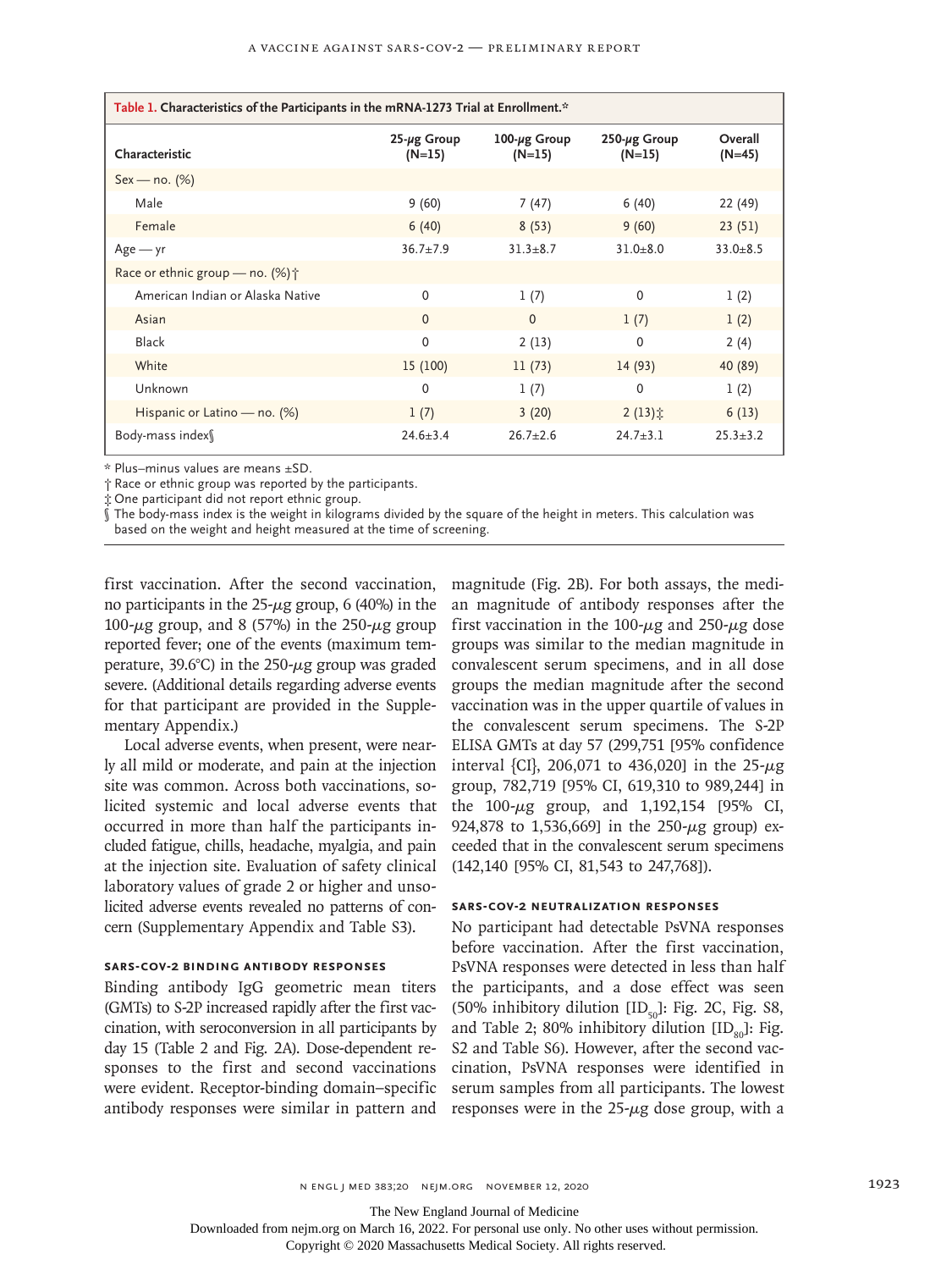

geometric mean  $ID_{50}$  of 112.3 (95% CI, 71.2 to 177.1) at day 43; the higher responses in the 100-μg and 250-μg groups were similar in magnitude (geometric mean  $ID_{50}$ , 343.8 [95% CI, 261.2 to 452.7] and 332.2 [95% CI, 266.3 to 414.5], respectively, at day 43). These responses were similar to values in the upper half of the distribution of values for convalescent serum specimens.

Before vaccination, no participant had detectable 80% live-virus neutralization at the highest serum concentration tested (1:8 dilution) in the PRNT assay. At day 43, wild-type virus–neutralizing activity capable of reducing SARS-CoV-2 infectivity by 80% or more ( $\text{PRNT}_{\text{so}}$ ) was detected in all participants, with geometric mean  $\text{PRNT}_{\text{so}}$ responses of 339.7 (95% CI, 184.0 to 627.1) in

The New England Journal of Medicine

Downloaded from nejm.org on March 16, 2022. For personal use only. No other uses without permission.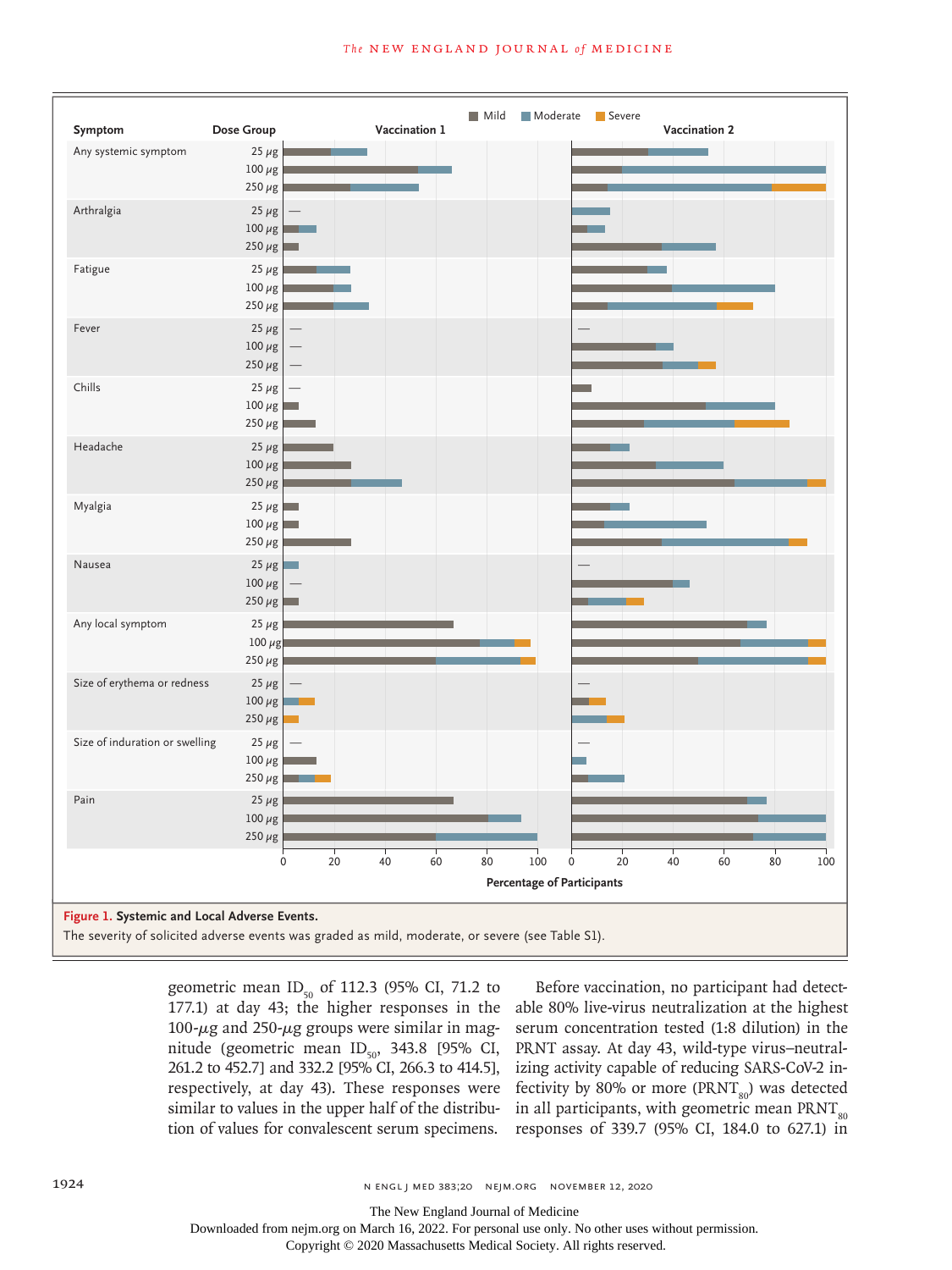the 25-μg group and 654.3 (95% CI, 460.1 to 930.5) in the  $100 - \mu g$  group (Fig. 2D). Neutralizing  $PRNT_{so}$  average responses were generally at or above the values of the three convalescent serum specimens tested in this assay. Good agreement was noted within and between the values from binding assays for S-2P and receptor-binding domain and neutralizing activity measured by PsVNA and PRNT (Figs. S3 through S7), which provides orthogonal support for each assay in characterizing the humoral response induced by mRNA-1273.

# **SARS-CoV-2 T-Cell Responses**

The  $25-\mu$ g and  $100-\mu$ g doses elicited CD4 T-cell responses (Figs. S9 and S10) that on stimulation by S-specific peptide pools were strongly biased toward expression of Th1 cytokines (tumor necrosis factor  $\alpha$  > interleukin 2 > interferon  $\gamma$ ), with minimal type 2 helper T-cell (Th2) cytokine expression (interleukin 4 and interleukin 13). CD8 T-cell responses to S-2P were detected at low levels after the second vaccination in the 100-μg dose group (Fig. S11).

# Discussion

We report interim findings from this phase 1 clinical trial of the mRNA-1273 SARS-CoV-2 vaccine encoding a stabilized prefusion spike trimer, S-2P. Experience with the mRNA platform for other candidate vaccines and rapid manufacturing allowed the deployment of a first-in-human clinical vaccine candidate in record time. Product development processes that normally require years<sup>10</sup> were finished in about 2 months. Vaccine development was initiated after the SARS-CoV-2 genome was posted on January 10, 2020; manufacture and delivery of clinical trials material was completed within 45 days, and the first trial participants were vaccinated on March 16, 2020, just 66 days after the genomic sequence of the virus was posted. The accelerated timeline generated key interim data necessary to launch advanced large-scale clinical trials within 6 months after initial awareness of a new pandemic threat.

The two-dose vaccine series was generally without serious toxicity; systemic adverse events after the first vaccination, when reported, were all graded mild or moderate. Greater reactogenicity followed the second vaccination, particularly in the  $250-\mu g$  group. Across the three dose groups, local injection-site reactions were primarily mild. This descriptive safety profile is similar to that described in a report of two trials of avian influenza mRNA vaccines (influenza A/H10N8 and influenza A/H7N9) that were manufactured by Moderna with the use of an earlier lipid nanoparticle capsule formulation $11$  and is consistent with an interim report of a phase 1–2 evaluation of a Covid-19 mRNA vaccine encoding the S receptor-binding domain.<sup>6</sup> Those studies showed that solicited systemic adverse events tended to be more frequent and more severe with higher doses and after the second vaccination.

The mRNA-1273 vaccine was immunogenic, inducing robust binding antibody responses to both full-length S-2P and receptor-binding domain in all participants after the first vaccination in a time- and dose-dependent fashion. Commensurately high neutralizing antibody responses were also elicited in a dose-dependent fashion. Seroconversion was rapid for binding antibodies, occurring within 2 weeks after the first vaccination, but pseudovirus neutralizing activity was low before the second vaccination, which supports the need for a two-dose vaccination schedule. It is important to note that both binding and neutralizing antibody titers induced by the two-dose schedule were similar to those found in convalescent serum specimens. However, interpretation of the significance of those comparisons must account for the variability in Covid-19 convalescent antibody titers according to factors such as patient age, disease severity, and time since disease onset and for the number of samples in the panel.<sup>12,13</sup>

Though correlates of protection from SARS-CoV-2 infection have not yet been determined, measurement of serum neutralizing activity has been shown to be a mechanistic correlate of protection for other respiratory viruses, such as influenza<sup>14</sup> and respiratory syncytial virus,<sup>15</sup> and is generally accepted as a functional biomarker of the in vivo humoral response.16 In rhesus macaques given DNA vaccine candidates expressing different forms of the SARS-CoV-2 spike protein, post-vaccination neutralizing antibody titers were correlated with protection against SARS-CoV-2 challenge.17 Humoral and cell-mediated immune responses have been associated with vaccineinduced protection against challenge<sup>18</sup> or subsequent rechallenge after SARS-CoV-2 infection in a rhesus macaque model.<sup>19</sup> We found strong correlations between the binding and neutralization

The New England Journal of Medicine

Downloaded from nejm.org on March 16, 2022. For personal use only. No other uses without permission.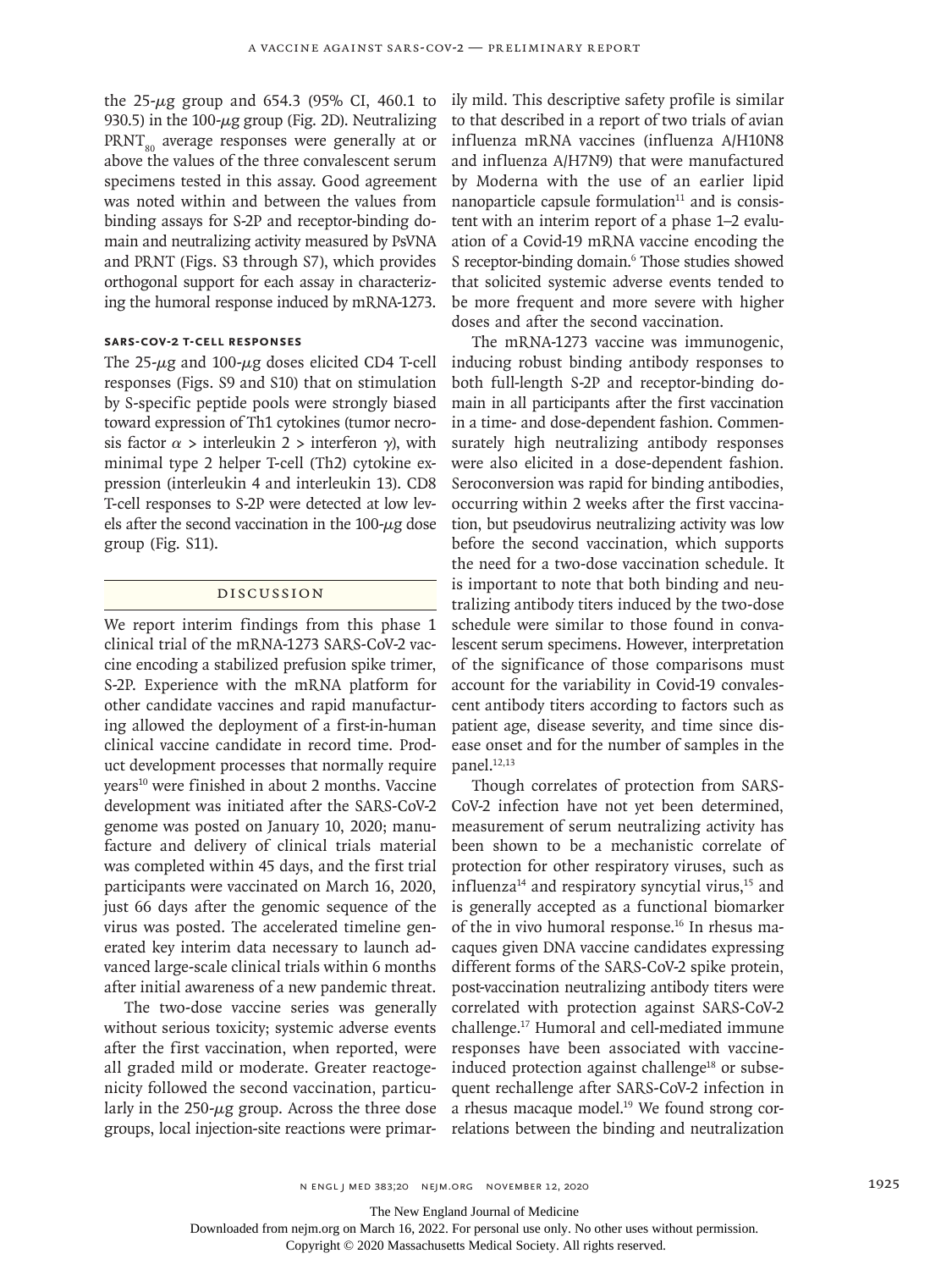| Table 2. Geometric Mean Humoral Immunogenicity Assay Responses to mRNA-1273 in Participants and in Convalescent Serum Specimens.* |                 |                                     |                 |                                |                 |                                                                  |     |                               |
|-----------------------------------------------------------------------------------------------------------------------------------|-----------------|-------------------------------------|-----------------|--------------------------------|-----------------|------------------------------------------------------------------|-----|-------------------------------|
| <b>Time Point</b>                                                                                                                 |                 | 25-µg Group                         |                 | 100-µg Group                   |                 | 250-µg Group                                                     |     | Convalescent Serum            |
|                                                                                                                                   | no.             | GMT (95% CI)                        | no.             | GMT (95% CI)                   | no.             | GMT (95% CI)                                                     | no. | GMT (95% CI)                  |
| ELISA anti-S-2P                                                                                                                   |                 |                                     |                 |                                |                 |                                                                  | 38  | $142,140$<br>(81,543-247,768) |
| Day 1                                                                                                                             | 15              | $\frac{116}{(72-187)}$              | $\overline{15}$ | $131$<br>(65-266)              | $\overline{15}$ | $178$<br>(81-392)                                                |     |                               |
| Day 15 <sup>+</sup>                                                                                                               | 15              | $\frac{32,261}{18,723-55,587}$<br>⇨ | 15              | $86,291$<br>(56,403-132,016)   | 15              | 163,449<br>(102,155–261,520)                                     |     |                               |
| Day 29                                                                                                                            | $\overline{15}$ | $40,227$<br>(29,094-55,621)         | $\overline{1}$  | 109,209<br>(79,050–150,874)    | $\overline{1}$  | 213,526<br>(128,832–353,896)                                     |     |                               |
| Day 36                                                                                                                            | 13              | 391,018<br>(267,402–571,780)        | $\overline{15}$ | 781,399<br>(606,247–1,007,156) | $\overline{14}$ | 1,261,975<br>(973,972–1,635,140)                                 |     |                               |
| Day $43$                                                                                                                          | $\mathbf{L}$    | 379,764<br>(281,597–512,152)        | $\overline{4}$  | 811,119<br>(656,336–1,002,404) | $\overline{4}$  | 994,629<br>(806,189–1,227,115)                                   |     |                               |
| Day 57                                                                                                                            | 13              | 299,751<br>(206,071–436,020)        | $\overline{14}$ | 782,719<br>(619,310–989,244)   | 13              | 1,192,154<br>(924,878–1,536,669)                                 |     |                               |
| ELISA anti-receptor-binding<br>domain                                                                                             |                 |                                     |                 |                                |                 |                                                                  | 38  | $37,857$<br>(19,528–73,391)   |
| Day 1                                                                                                                             | $\overline{15}$ | $\frac{55}{(44-70)}$                | $\overline{15}$ | $166$<br>(82-337)              | 15              | 576<br>(349–949)                                                 |     |                               |
| Day 15 <sup>+</sup>                                                                                                               | 15              | 6567<br>(3651–11,812)               | $\overline{15}$ | $34,073$<br>(21,688-53,531)    | 15              | $87,480$<br>(51,868-147,544)                                     |     |                               |
| Day 29                                                                                                                            | 15              | 18,149<br>(11,091–29699)            | 15              | $93,231$<br>(59,895-145,123)   | $\overline{1}4$ | $\begin{array}{c} 120,088 \\ (71,013{\rm -}203,077) \end{array}$ |     |                               |
| Day 36                                                                                                                            | $\overline{13}$ | 208,652<br>(142,803–304,864)        | $\overline{15}$ | 499,539<br>(400,950–622,369)   | $\overline{1}$  | 720,907<br>(591,860–878,090)                                     |     |                               |
| Day $43$                                                                                                                          | $\mathbf{L}$    | 233,264<br>(164,756–330,259)        | $\overline{14}$ | 558,905<br>(462,907–674,810)   | $\overline{14}$ | 644,395<br>(495,808–837,510)                                     |     |                               |
| Day 57                                                                                                                            | $\mathbf{L}$    | $183,652$<br>$(122,763-274,741)$    | $\overline{14}$ | 371,271<br>(266,721–516,804)   | 13              | 582,259<br>(404,019–839,134)                                     |     |                               |

1926 n engl j med 383;20 nejm.org November 12, 2020

The New England Journal of Medicine

Downloaded from nejm.org on March 16, 2022. For personal use only. No other uses without permission.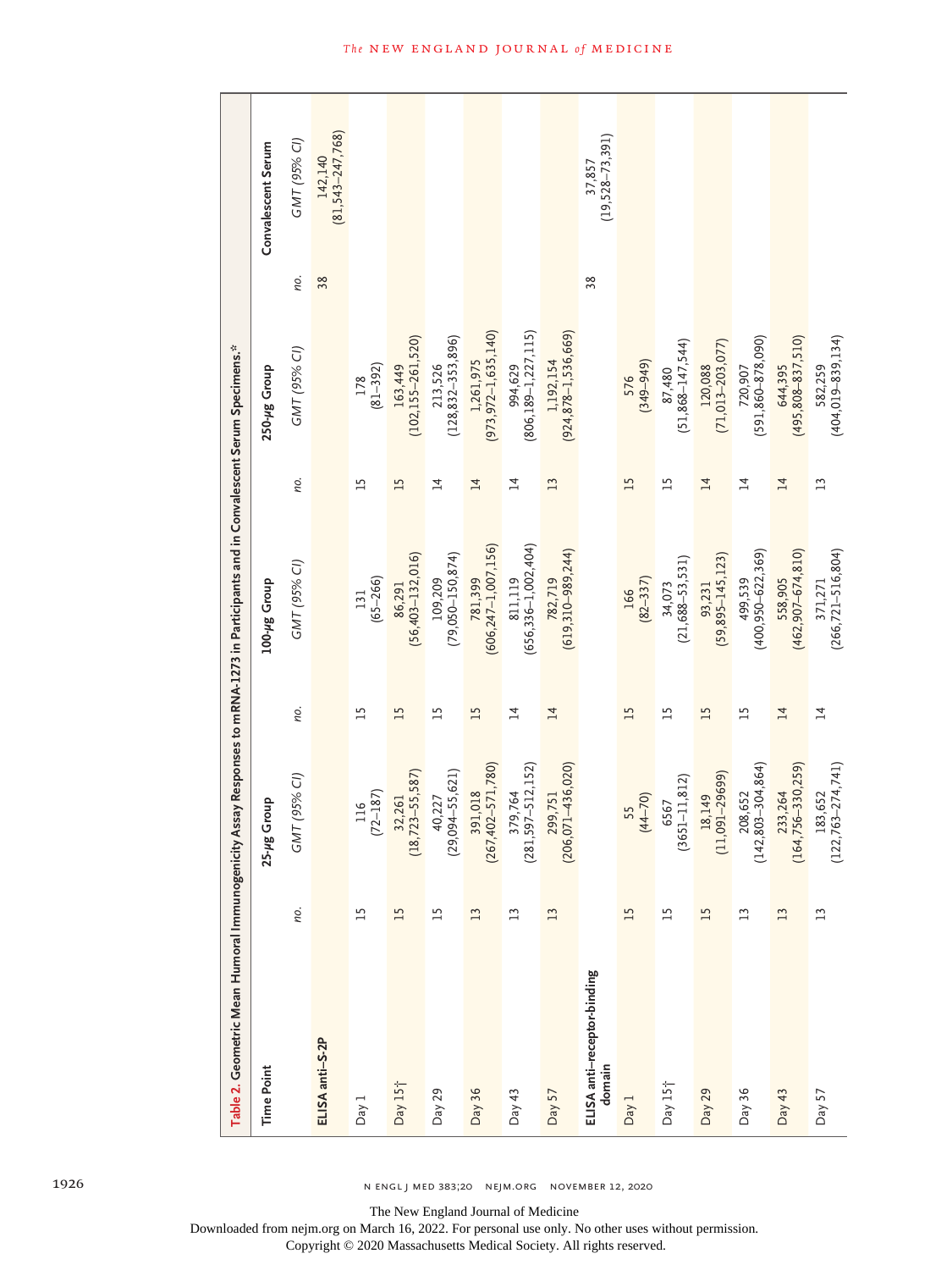| GMR (95% CI) | $(59.6 - 199.9)$<br>109.2 |                 |                       |                       |                            |                            |                            | $(15.1 - 1663.0)$<br>158.3    |                |                            |                                                                                                                                                                                                                                                                                                                                                                                                                                                                                                                                                                        |
|--------------|---------------------------|-----------------|-----------------------|-----------------------|----------------------------|----------------------------|----------------------------|-------------------------------|----------------|----------------------------|------------------------------------------------------------------------------------------------------------------------------------------------------------------------------------------------------------------------------------------------------------------------------------------------------------------------------------------------------------------------------------------------------------------------------------------------------------------------------------------------------------------------------------------------------------------------|
|              | 38                        |                 |                       |                       |                            |                            |                            | 3                             |                |                            |                                                                                                                                                                                                                                                                                                                                                                                                                                                                                                                                                                        |
| GMR (95% CI) |                           | $\overline{10}$ | $26.1$<br>(14.1–48.3) | $20.7$<br>(13.3–32.2) | $(308.6 - 452.2)$<br>373.5 | $(266.3 - 414.5)$<br>332.2 | $(221.0 - 330.3)$<br>270.2 |                               | $\frac{4}{2}$  | $\frac{4}{2}$              |                                                                                                                                                                                                                                                                                                                                                                                                                                                                                                                                                                        |
|              |                           | 15              | $^{15}$               | $\overline{14}$       | $\overline{4}$             | $\overline{14}$            | $\overline{1}$             |                               |                |                            |                                                                                                                                                                                                                                                                                                                                                                                                                                                                                                                                                                        |
| GMR (95% CI) |                           | $\overline{10}$ | $23.7$<br>(13.3–42.3) | $18.2$<br>(12.1-27.4) | $(182.0 - 361.1)$<br>256.3 | $343.8$<br>(261.2–452.7)   | $(163.2 - 329.3)$<br>231.8 |                               | 4              | $(460.1 - 930.5)$<br>654.3 |                                                                                                                                                                                                                                                                                                                                                                                                                                                                                                                                                                        |
|              |                           | 15              | டி                    | $\overline{15}$       | $\overline{1}$             | $\overline{4}$             | $\overline{4}$             |                               | $\overline{1}$ | $\overline{4}$             |                                                                                                                                                                                                                                                                                                                                                                                                                                                                                                                                                                        |
| GMR (95% CI) |                           | $\overline{a}$  | $14.5$<br>(9.8–21.4)  | $11.7$<br>(9.7–14.1)  | $(69.8 - 160.4)$<br>105.8  | $(71.2 - 177.1)$<br>112.3  | $(51.0 - 127.6)$<br>80.7   |                               | 4              | $(184.0 - 627.1)$<br>339.7 |                                                                                                                                                                                                                                                                                                                                                                                                                                                                                                                                                                        |
|              |                           | 15              | 51                    | 15                    | 23                         | 13                         | $\overline{13}$            |                               | $\frac{5}{1}$  | 13                         |                                                                                                                                                                                                                                                                                                                                                                                                                                                                                                                                                                        |
|              | PsVNA ID <sub>50</sub>    | Day 1           | Day $15+$             | Day 29                | Day $36$                   | Day $43$                   | Day 57                     | Live virus PRNT <sub>80</sub> | Day $1\sqrt$   | Day $43$                   | ELISA denotes enzyme-linked immunosorbent assay, GMT geometric mean titer, GMR geometric mean response, ID <sub>30</sub> 50% inhibitory dilution, NA not available, PRNT <sub>80</sub> plaque-reduc-<br>tion neutralization testing assay that shows reduction in SARS-CoV-2 infectivity by 80% or more, and PsVNA pseudotyped lentivirus reporter neutralization assay.<br>.; Samples that did not neutralize at the 50% level are expressed as less than 20 and plotted at half that dilution (i.e., 10).<br>t Seroconversion occurred in all participants at day 15 |

 $\S$  All day 1 specimens exhibited less than 80% inhibitory activity at the lowest dilution tested (1.8) and were assigned a titer of 4. All day 1 specimens exhibited less than 80% inhibitory activity at the lowest dilution tested (1:8) and were assigned a titer of 4.

N ENGL J MED 383;20 NEJM.ORG NOVEMBER 12, 2020

The New England Journal of Medicine Downloaded from nejm.org on March 16, 2022. For personal use only. No other uses without permission. Copyright © 2020 Massachusetts Medical Society. All rights reserved.

ヿ.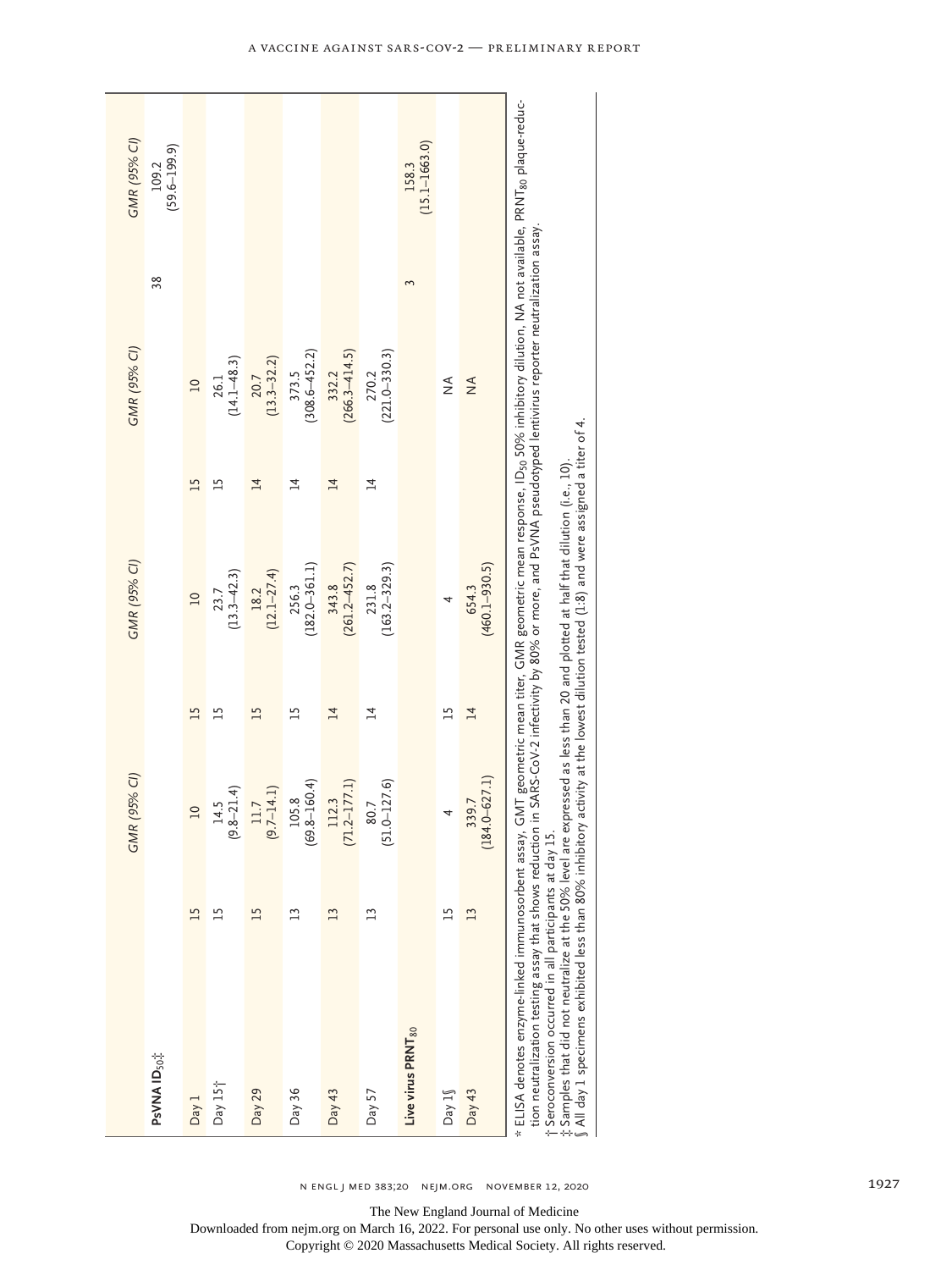

n engl j med 383;20 nejm.org November 12, 2020

The New England Journal of Medicine

Downloaded from nejm.org on March 16, 2022. For personal use only. No other uses without permission.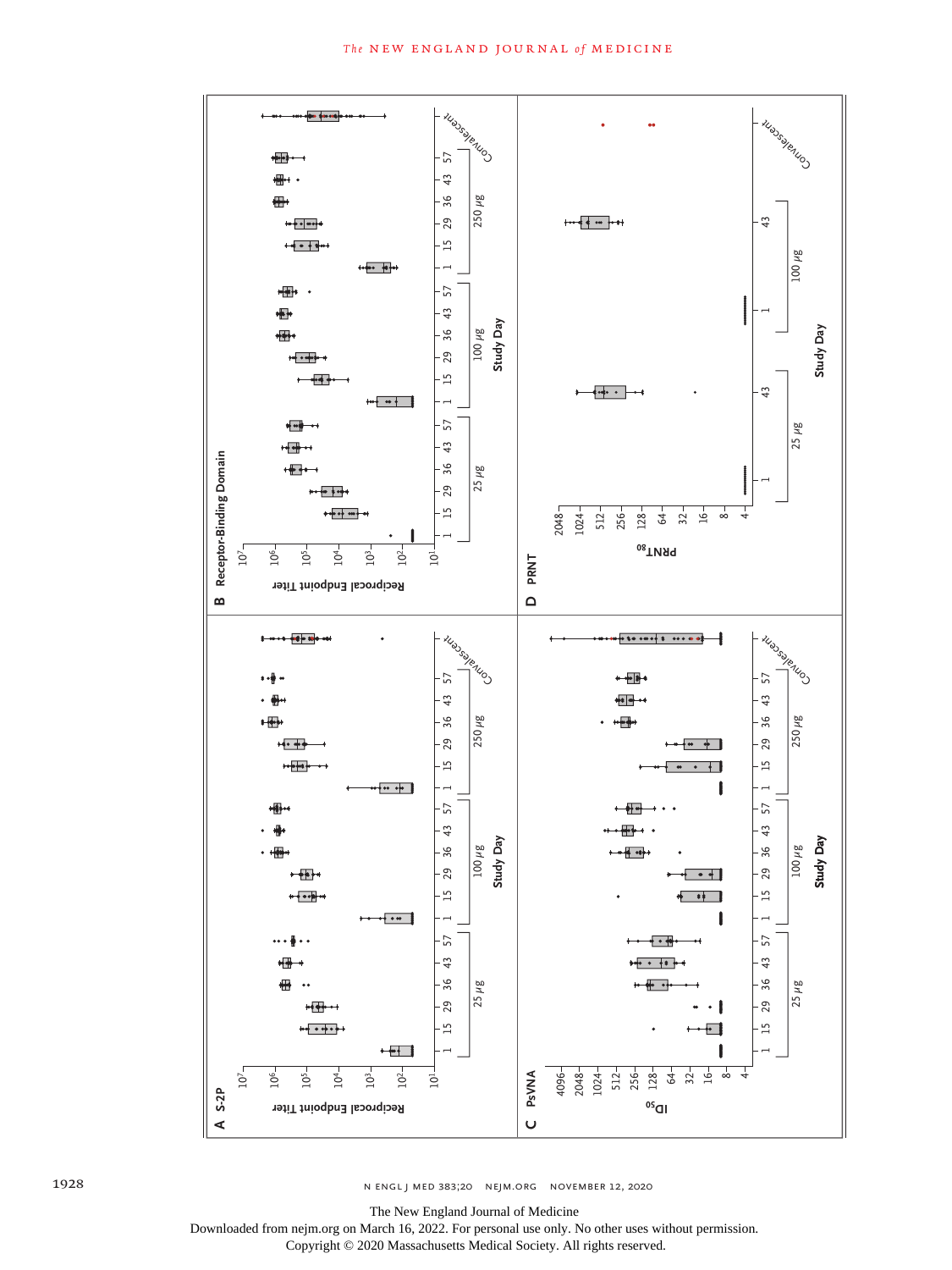# **Figure 2 (facing page). SARS-CoV-2 Antibody and Neutralization Responses.**

Shown are geometric mean reciprocal end-point enzyme-linked immunosorbent assay (ELISA) IgG titers to S-2P (Panel A) and receptor-binding domain (Panel B), PsVNA ID<sub>50</sub> responses (Panel C), and live virus PRNT<sub>80</sub> responses (Panel D). In Panel A and Panel B, boxes and horizontal bars denote interquartile range (IQR) and median area under the curve (AUC), respectively. Whisker endpoints are equal to the maximum and minimum values below or above the median ±1.5 times the IQR. The convalescent serum panel includes specimens from 41 participants; red dots indicate the 3 specimens that were also tested in the PRNT assay. The other 38 specimens were used to calculate summary statistics for the box plot in the convalescent serum panel. In Panel C, boxes and horizontal bars denote IQR and median ID<sub>50</sub>, respectively. Whisker end points are equal to the maximum and minimum values below or above the median  $\pm 1.5$  times the IQR. In the convalescent serum panel, red dots indicate the 3 specimens that were also tested in the PRNT assay. The other 38 specimens were used to calculate summary statistics for the box plot in the convalescent panel. In Panel D, boxes and horizontal bars denote IQR and median PRNT<sub>80</sub>, respectively. Whisker end points are equal to the maximum and minimum values below or above the median  $\pm 1.5$  times the IQR. The three convalescent serum specimens were also tested in ELISA and PsVNA assays. Because of the time-intensive nature of the PRNT assay, for this preliminary report, PRNT results were available only for the 25- $\mu$ g and 100-μg dose groups.

assays and between the live virus and pseudovirus neutralization assays. The latter finding suggests that the pseudovirus neutralization assay, performed under biosafety level 2 containment, may, when validated, serve as a relevant surrogate for live virus neutralization, which requires biosafety level 3 containment. In humans, phase 3 efficacy trials will allow assessment of the correlation of vaccine-induced immune responses with clinical protection.

In this interim report of follow-up of participants through day 57, we were not able to assess the durability of the immune responses; however, participants will be followed for 1 year after the second vaccination with scheduled blood collections throughout that period to characterize the humoral and cellular immunologic responses. This longitudinal assessment is relevant given that natural history studies suggest that SARS-CoV and MERS-CoV (Middle East respiratory syndrome coronavirus) infections, particularly mild illnesses, may not generate long-lived antibody responses.20-22

The rapid and robust immunogenicity profile of the mRNA-1273 vaccine most likely results from an innovative structure-based vaccine antigen design,23 coupled with a potent lipid-nanoparticle delivery system, and the use of modified nucleotides that avoid early intracellular activation of interferon-associated genes. These features of the mRNA composition and formulation have been associated with prolonged protein expression, induction of antigen-specific T-follicular helper cells, and activation of germinal center B cells.<sup>24</sup> Stabilizing coronavirus spike proteins by substituting two prolines at the top of heptad repeat 1 prevents structural rearrangements of the fusion (S2) subunit. This has enabled the determination of atomic-level structure for the prefusion conformation of spike from both endemic and pandemic strains, including HKU1,<sup>25</sup> SARS-CoV,<sup>26</sup> and MERS-CoV.<sup>27</sup> Moreover, S-2P conformational stability translates into greater immunogenicity,<sup>27-29</sup> based on preservation of neutralization-sensitive epitopes at the apex of the prefusion molecule, as shown for respiratory syncytial virus F glycoprotein,<sup>30</sup> and improved protein expression, $27$  which is particularly advantageous for gene-based antigen delivery. Thus, presentation of the naturally folded prefusion conformation of the S glycoprotein to the immune system from an mRNA template enables efficient within-host antigen production and promotes both high-quality and high-magnitude antibody responses to SARS-CoV-2.

Previous experience with veterinary coronavirus vaccines and animal models of SARS-CoV and MERS-CoV infection have raised safety concerns about the potential for vaccine-associated enhanced respiratory disease. These events were associated either with macrophage-tropic coronaviruses susceptible to antibody-dependent enhancement of replication or with vaccine antigens that induced antibodies with poor neutralizing activity and Th2-biased responses.<sup>31</sup> Reducing the risk of vaccine-associated enhanced respiratory disease or antibody-dependent enhancement of replication involves induction of high-quality functional antibody responses and Th1-biased T-cell responses. Studies of mRNA-1273 in mice show that the structurally defined spike antigen induces robust neutralizing activity and that the gene-based delivery promotes Th1-biased respons-

The New England Journal of Medicine

Downloaded from nejm.org on March 16, 2022. For personal use only. No other uses without permission.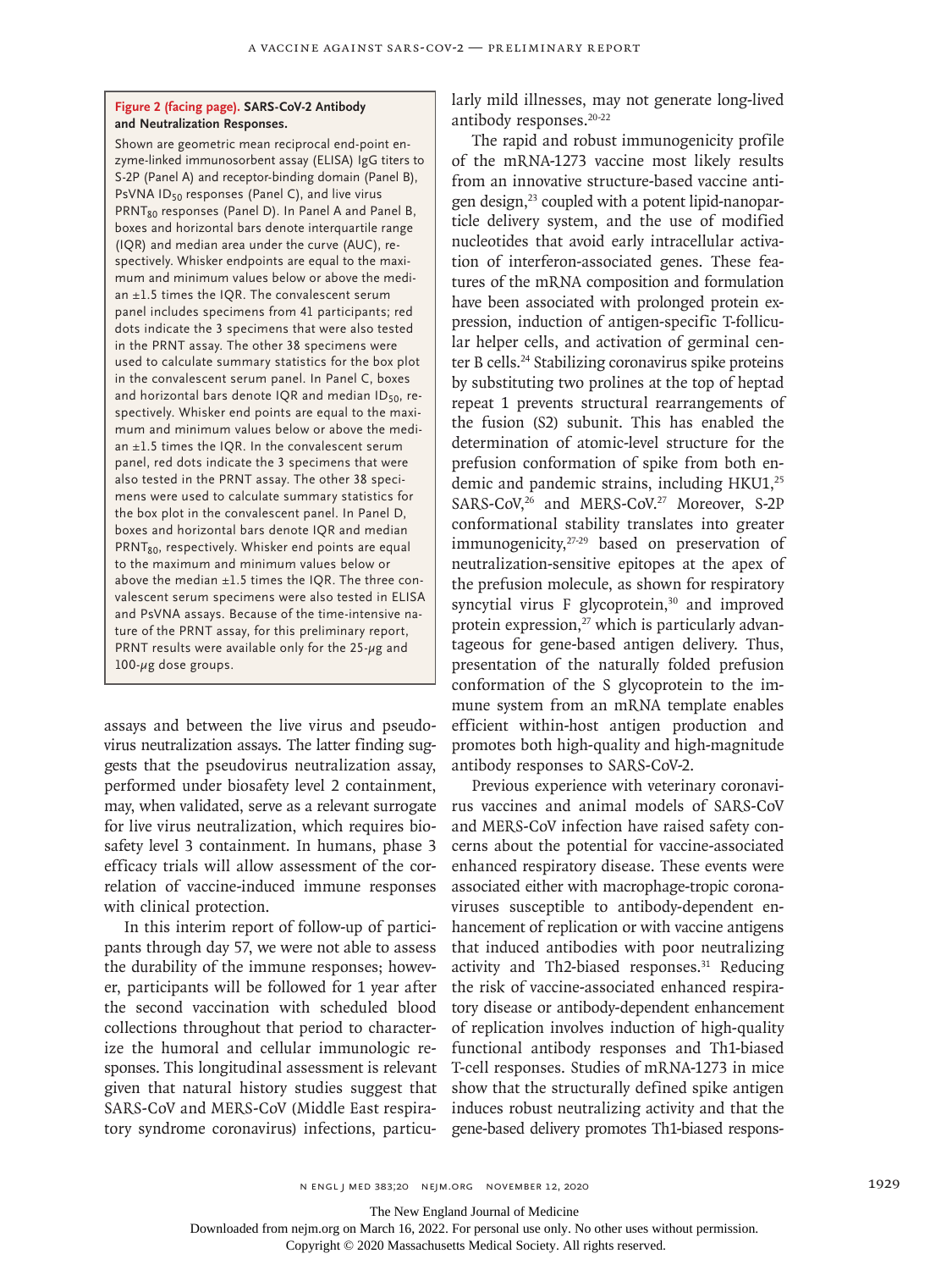es, including CD8 T cells that protect against virus replication in lung and nose without evidence of immunopathology.32 It is important to note that mRNA-1273 also induces Th1-biased CD4 T-cell responses in humans. Additional testing in animals and ongoing T-cell analysis of clinical specimens will continue to define the safety profile of mRNA-1273.

These safety and immunogenicity findings support advancement of the mRNA-1273 vaccine to later-stage clinical trials. Of the three doses evaluated, the 100- $\mu$ g dose elicits high neutralization responses and Th1-skewed CD4 T cell responses, coupled with a reactogenicity profile that is more favorable than that of the higher dose. A phase 2 trial of mRNA-1273 in 600 healthy adults, evaluating doses of 50  $\mu$ g and 100  $μ$ g, is ongoing (ClinicalTrials.gov number, NCT04405076). A large phase 3 efficacy trial, expected to evaluate a  $100$ - $\mu$ g dose, is anticipated to begin during the summer of 2020.

The content of this publication does not necessarily reflect the views or policies of the Department of Health and Human Services, nor does any mention of trade names, commercial products, or organizations imply endorsement by the U.S. Government. Moderna provided mRNA-1273 for use in this trial but did not provide any financial support. Employees of Moderna collaborated on protocol development, significantly contributed

to the Investigational New Drug (IND) application, and participated in weekly protocol team calls. The National Institute of Allergy and Infectious Diseases (NIAID) ultimately made all decisions regarding trial design and implementation.

Supported by the NIAID, National Institutes of Health (NIH), Bethesda, under award numbers UM1AI148373 (Kaiser Washington), UM1AI148576 (Emory University), UM1AI148684 (Emory University), UM1Al148684-01S1 (Vanderbilt University Medical Center), and HHSN272201500002C (Emmes); by the National Center for Advancing Translational Sciences, NIH, under award number UL1 TR002243 (Vanderbilt University Medical Center); and by the Dolly Parton COVID-19 Research Fund (Vanderbilt University Medical Center). Funding for the manufacture of mRNA-1273 phase 1 material was provided by the Coalition for Epidemic Preparedness Innovation (CEPI).

Disclosure forms provided by the authors are available with the full text of this article at NEJM.org.

A data sharing statement provided by the authors is available with the full text of this article at NEJM.org.

We thank the members of the mRNA-1273 Study Team (see the Supplementary Appendix) for their many and invaluable contributions, the members of the safety monitoring committee (Stanley Perlman, M.D., Ph.D. [chair], University of Iowa; Gregory Gray, M.D., M.P.H., Duke University; and Kawsar Talaat, M.D., Johns Hopkins Bloomberg School of Public Health) for their oversight; Huihui Mu and Michael Farzan for providing the ACE2-overexpressing 293 cells; and Dominic Esposito, Ph.D., Director of the Protein Expression Laboratory at the Frederick National Laboratory for Cancer Research, for providing the S-2P protein for the immunologic assays. We also thank the participants themselves for their altruism and their dedication to this trial. The Emory University study team thanks the Georgia Research Alliance and Children's Healthcare of Atlanta for their support. The Kaiser Washington study team thanks Howard Crabtree, R.Ph., and Sheena Mangicap, Seattle Pharmacy Relief, for their many years of support for vaccine trials.

#### **Appendix**

The authors' full names and academic degrees are as follows: Lisa A. Jackson, M.D., M.P.H., Evan J. Anderson, M.D., Nadine G. Rouphael, M.D., Paul C. Roberts, Ph.D., Mamodikoe Makhene, M.D., M.P.H., Rhea N. Coler, Ph.D., Michele P. McCullough, M.P.H., James D. Chappell, M.D., Ph.D., Mark R. Denison, M.D., Laura J. Stevens, M.S., Andrea J. Pruijssers, Ph.D., Adrian McDermott, Ph.D., Britta Flach, Ph.D., Nicole A. Doria-Rose, Ph.D., Kizzmekia S. Corbett, Ph.D., Kaitlyn M. Morabito, Ph.D., Sijy O'Dell, M.S., Stephen D. Schmidt, B.S., Phillip A. Swanson II, Ph.D., Marcelino Padilla, B.S., John R. Mascola, M.D., Kathleen M. Neuzil, M.D., Hamilton Bennett, M.Sc., Wellington Sun, M.D., Etza Peters, R.N., Mat Makowski, Ph.D., Jim Albert, M.S., Kaitlyn Cross, M.S., Wendy Buchanan, B.S.N., M.S., Rhonda Pikaart-Tautges, B.S., Julie E. Ledgerwood, D.O., Barney S. Graham, M.D., and John H. Beigel, M.D.

The authors' affiliations are as follows: Kaiser Permanente Washington Health Research Institute (L.A.J.) and the Center for Global Infectious Disease Research (CGIDR), Seattle Children's Research Institute (R.N.C.) — both in Seattle; the Department of Medicine, Center for Childhood Infections and Vaccines (CCIV) of Children's Healthcare of Atlanta and Emory University Department of Pediatrics, Atlanta (E.J.A., E.P.), and Hope Clinic, Department of Medicine, Emory University School of Medicine, Decatur (N.G.R., M.P.M.) — both in Georgia; the Division of Microbiology and Infectious Diseases (P.C.R., M. Makhene, W.B., R.P.-T., J.H.B.) and the Vaccine Research Center (A.M., B.F., N.A.D.-R., K.S.C., K.M.M., S.O., S.D.S., P.A.S., M.P., J.R.M., J.E.L., B.S.G.), National Institute of Allergy and Infectious Diseases (NIAID), National Institutes of Health (NIH), Bethesda, the University of Maryland School of Medicine, Baltimore (K.M.N.), and the Emmes Company, Rockville (M. Makowski, J.A., K.C.) — all in Maryland; the Departments of Pediatrics (J.D.C., M.R.D., L.J.S., A.J.P.) and Pathology, Microbiology, and Immunology (M.R.D.), and the Vanderbilt Institute for Infection, Immunology, and Inflammation (J.D.C., M.R.D., A.J.P.), Vanderbilt University Medical Center, Nashville; and Moderna, Cambridge, MA (H.B., W.S.).

#### **References**

**1.** Helmy YA, Fawzy M, Elaswad A, Sobieh A, Kenney SP, Shehata AA. The COVID-19 pandemic: a comprehensive review of taxonomy, genetics, epidemiology, diagnosis, treatment, and control. J Clin Med 2020;9:1225.

**2.** World Health Organization. Draft landscape of COVID-19 candidate vaccines. July 14, 2020 (https://www.who.int/ -covid-19-candidate-vaccines).

**3.** Belouzard S, Millet JK, Licitra BN, Whittaker GR. Mechanisms of coronavirus cell entry mediated by the viral spike protein. Viruses 2012;4:1011-33.

**4.** Callaway E. The race for coronavirus vaccines: a graphical guide. Nature 2020; 580:576-7.

who-documents-detail/draft-landscape-of **5.** Zhu F-C, Li Y-H, Guan X-H, et al. Safety, tolerability, and immunogenicity of a recombinant adenovirus type-5 vectored COVID-19 vaccine: a dose-escalation, openlabel, non-randomised, first-in-human trial. Lancet 2020;395:1845-54.

**6.** Mulligan MJ, Lyke KE, Kitchin N, et al. Phase 1/2 study to describe the safety and immunogenicity of a COVID-19 RNA vac-

Downloaded from nejm.org on March 16, 2022. For personal use only. No other uses without permission.